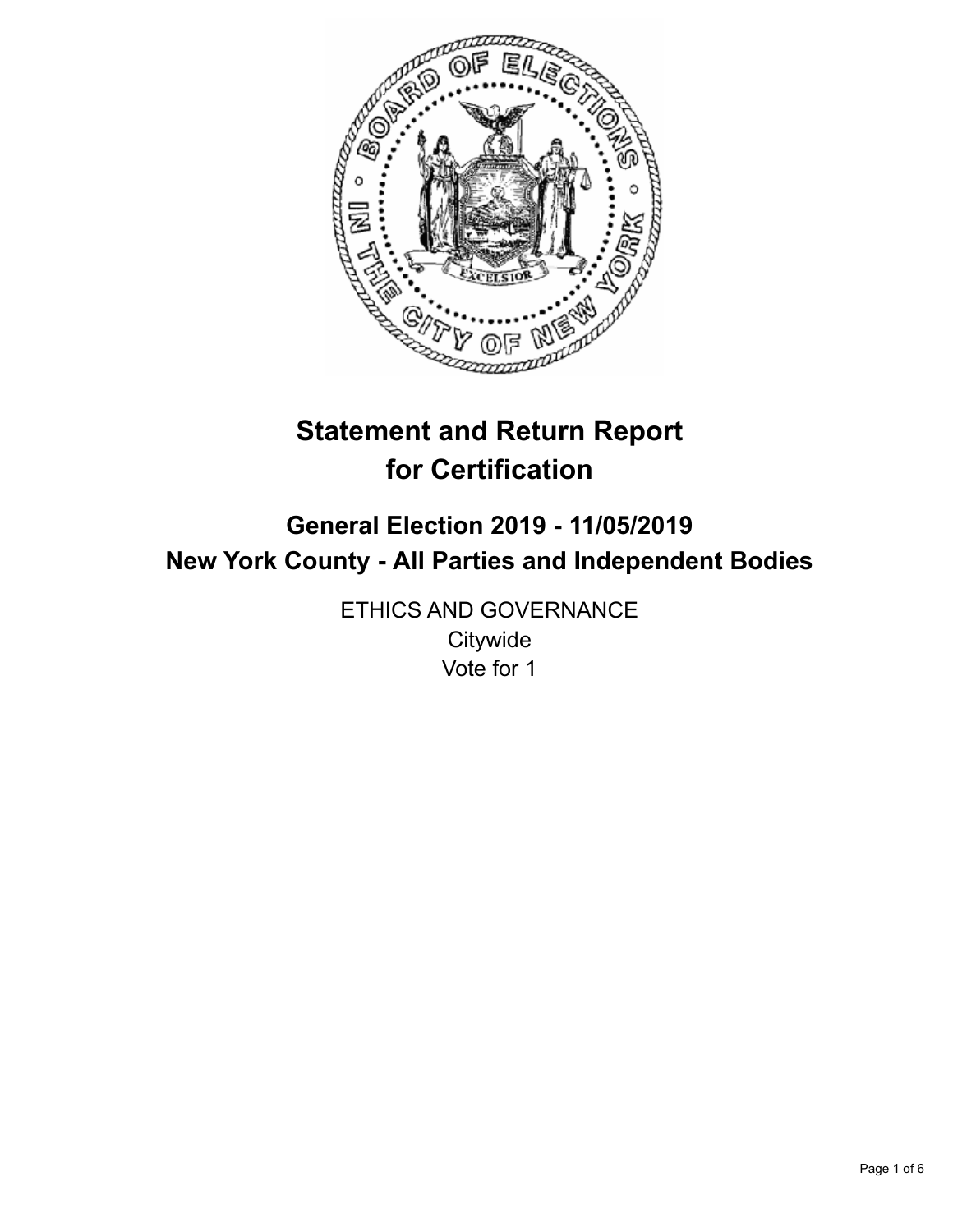

| PUBLIC COUNTER                                           | 12,931   |
|----------------------------------------------------------|----------|
| MANUALLY COUNTED EMERGENCY                               | $\Omega$ |
| <b>ABSENTEE / MILITARY</b>                               | 236      |
| <b>AFFIDAVIT</b>                                         | 121      |
| <b>Total Ballots</b>                                     | 13,288   |
| Less - Inapplicable Federal/Special Presidential Ballots | $\Omega$ |
| <b>Total Applicable Ballots</b>                          | 13,288   |
| <b>YES</b>                                               | 9,342    |
| <b>NO</b>                                                | 2,083    |
| <b>Total Votes</b>                                       | 11,425   |
| Unrecorded                                               | 1.863    |

### **Assembly District 66**

| <b>PUBLIC COUNTER</b>                                    | 15.743 |
|----------------------------------------------------------|--------|
| <b>MANUALLY COUNTED EMERGENCY</b>                        | 0      |
| ABSENTEE / MILITARY                                      | 399    |
| AFFIDAVIT                                                | 127    |
| <b>Total Ballots</b>                                     | 16,269 |
| Less - Inapplicable Federal/Special Presidential Ballots | 0      |
| <b>Total Applicable Ballots</b>                          | 16,269 |
| <b>YES</b>                                               | 13,652 |
| NO.                                                      | 1,763  |
| <b>Total Votes</b>                                       | 15,415 |
| Unrecorded                                               | 854    |
|                                                          |        |

| <b>PUBLIC COUNTER</b>                                    | 20,401   |
|----------------------------------------------------------|----------|
| <b>MANUALLY COUNTED EMERGENCY</b>                        | $\Omega$ |
| ABSENTEE / MILITARY                                      | 475      |
| <b>AFFIDAVIT</b>                                         | 171      |
| <b>Total Ballots</b>                                     | 21,047   |
| Less - Inapplicable Federal/Special Presidential Ballots | 0        |
| <b>Total Applicable Ballots</b>                          | 21,047   |
| <b>YES</b>                                               | 17,000   |
| NO.                                                      | 2,631    |
| <b>Total Votes</b>                                       | 19,631   |
| Unrecorded                                               | 1.416    |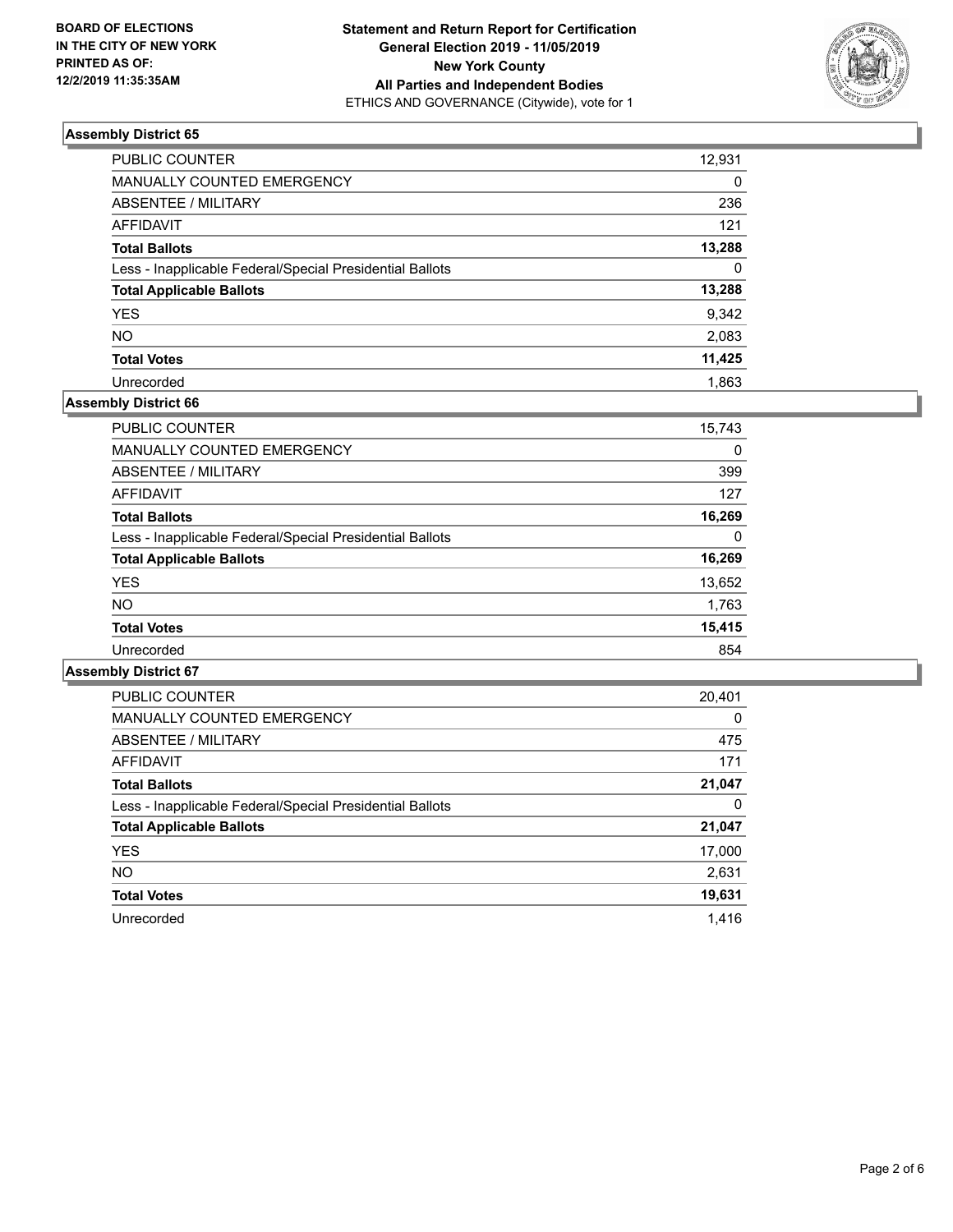

| PUBLIC COUNTER                                           | 12,186   |
|----------------------------------------------------------|----------|
| MANUALLY COUNTED EMERGENCY                               | 6        |
| <b>ABSENTEE / MILITARY</b>                               | 371      |
| AFFIDAVIT                                                | 152      |
| <b>Total Ballots</b>                                     | 12,715   |
| Less - Inapplicable Federal/Special Presidential Ballots | $\Omega$ |
| <b>Total Applicable Ballots</b>                          | 12,715   |
| <b>YES</b>                                               | 8,336    |
| <b>NO</b>                                                | 1.827    |
| <b>Total Votes</b>                                       | 10,163   |
| Unrecorded                                               | 2.552    |

## **Assembly District 69**

| <b>PUBLIC COUNTER</b>                                    | 20,983 |
|----------------------------------------------------------|--------|
| <b>MANUALLY COUNTED EMERGENCY</b>                        | 0      |
| ABSENTEE / MILITARY                                      | 550    |
| AFFIDAVIT                                                | 155    |
| <b>Total Ballots</b>                                     | 21,688 |
| Less - Inapplicable Federal/Special Presidential Ballots | 0      |
| <b>Total Applicable Ballots</b>                          | 21,688 |
| <b>YES</b>                                               | 17,323 |
| <b>NO</b>                                                | 2,255  |
| <b>Total Votes</b>                                       | 19,578 |
| Unrecorded                                               | 2,110  |

| <b>PUBLIC COUNTER</b>                                    | 16,622   |
|----------------------------------------------------------|----------|
| <b>MANUALLY COUNTED EMERGENCY</b>                        | $\Omega$ |
| ABSENTEE / MILITARY                                      | 443      |
| AFFIDAVIT                                                | 176      |
| <b>Total Ballots</b>                                     | 17,241   |
| Less - Inapplicable Federal/Special Presidential Ballots | 0        |
| <b>Total Applicable Ballots</b>                          | 17,241   |
| <b>YES</b>                                               | 12,708   |
| <b>NO</b>                                                | 2,336    |
| <b>Total Votes</b>                                       | 15,044   |
| Unrecorded                                               | 2.197    |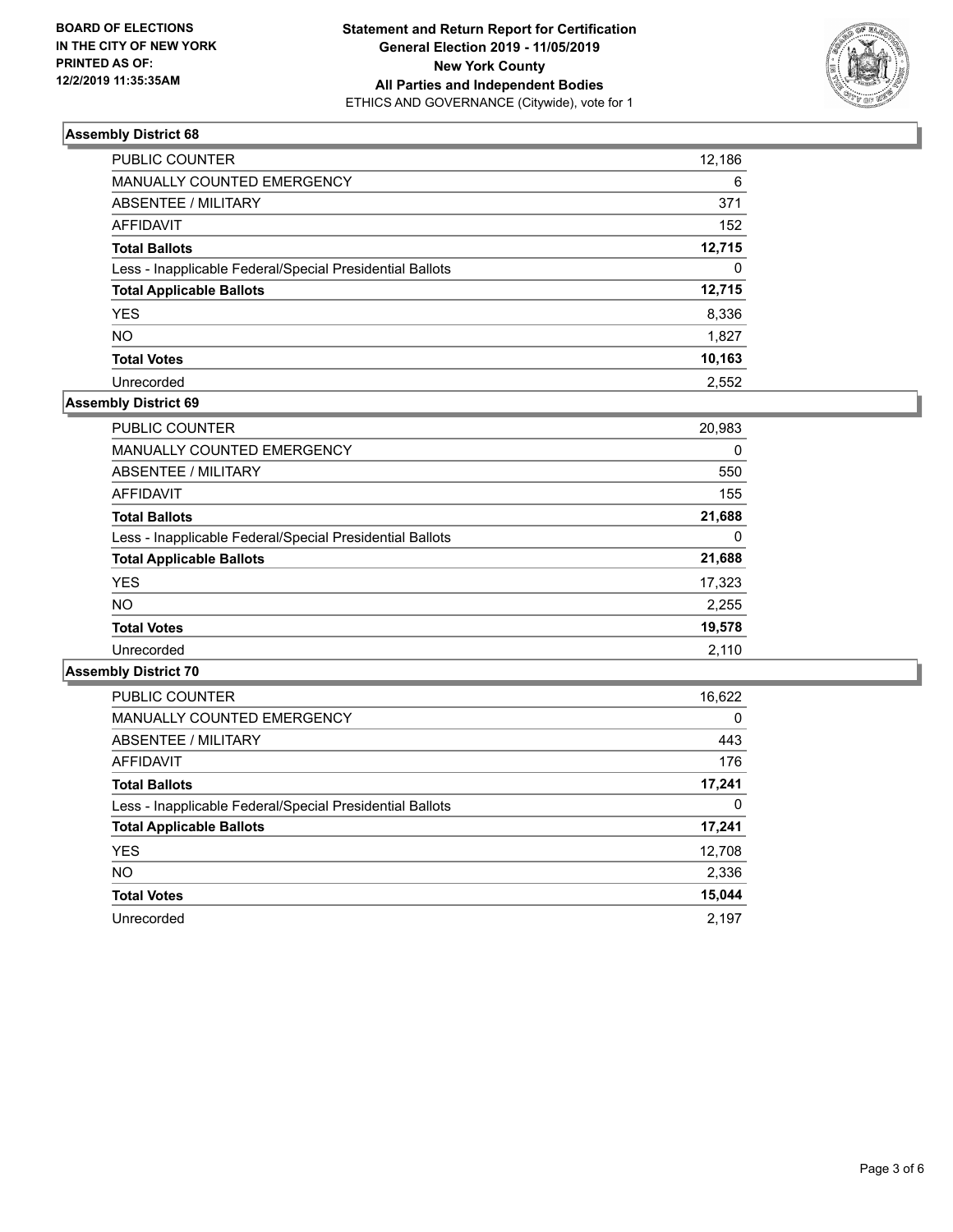

| PUBLIC COUNTER                                           | 15,954   |
|----------------------------------------------------------|----------|
| <b>MANUALLY COUNTED EMERGENCY</b>                        | $\Omega$ |
| ABSENTEE / MILITARY                                      | 317      |
| <b>AFFIDAVIT</b>                                         | 209      |
| <b>Total Ballots</b>                                     | 16,480   |
| Less - Inapplicable Federal/Special Presidential Ballots | $\Omega$ |
| <b>Total Applicable Ballots</b>                          | 16,480   |
| <b>YES</b>                                               | 12,187   |
| <b>NO</b>                                                | 1,950    |
| <b>Total Votes</b>                                       | 14,137   |
| Unrecorded                                               | 2.343    |

## **Assembly District 72**

| <b>PUBLIC COUNTER</b>                                    | 11,015 |
|----------------------------------------------------------|--------|
| <b>MANUALLY COUNTED EMERGENCY</b>                        | 0      |
| ABSENTEE / MILITARY                                      | 172    |
| AFFIDAVIT                                                | 98     |
| <b>Total Ballots</b>                                     | 11.285 |
| Less - Inapplicable Federal/Special Presidential Ballots | 0      |
| <b>Total Applicable Ballots</b>                          | 11,285 |
| <b>YES</b>                                               | 7,944  |
| <b>NO</b>                                                | 1,328  |
| <b>Total Votes</b>                                       | 9,272  |
| Unrecorded                                               | 2,013  |
|                                                          |        |

| PUBLIC COUNTER                                           | 15,422   |
|----------------------------------------------------------|----------|
| <b>MANUALLY COUNTED EMERGENCY</b>                        | $\Omega$ |
| ABSENTEE / MILITARY                                      | 642      |
| AFFIDAVIT                                                | 107      |
| <b>Total Ballots</b>                                     | 16,171   |
| Less - Inapplicable Federal/Special Presidential Ballots | $\Omega$ |
| <b>Total Applicable Ballots</b>                          | 16,171   |
| <b>YES</b>                                               | 12,506   |
| NO.                                                      | 2,685    |
| <b>Total Votes</b>                                       | 15,191   |
| Unrecorded                                               | 980      |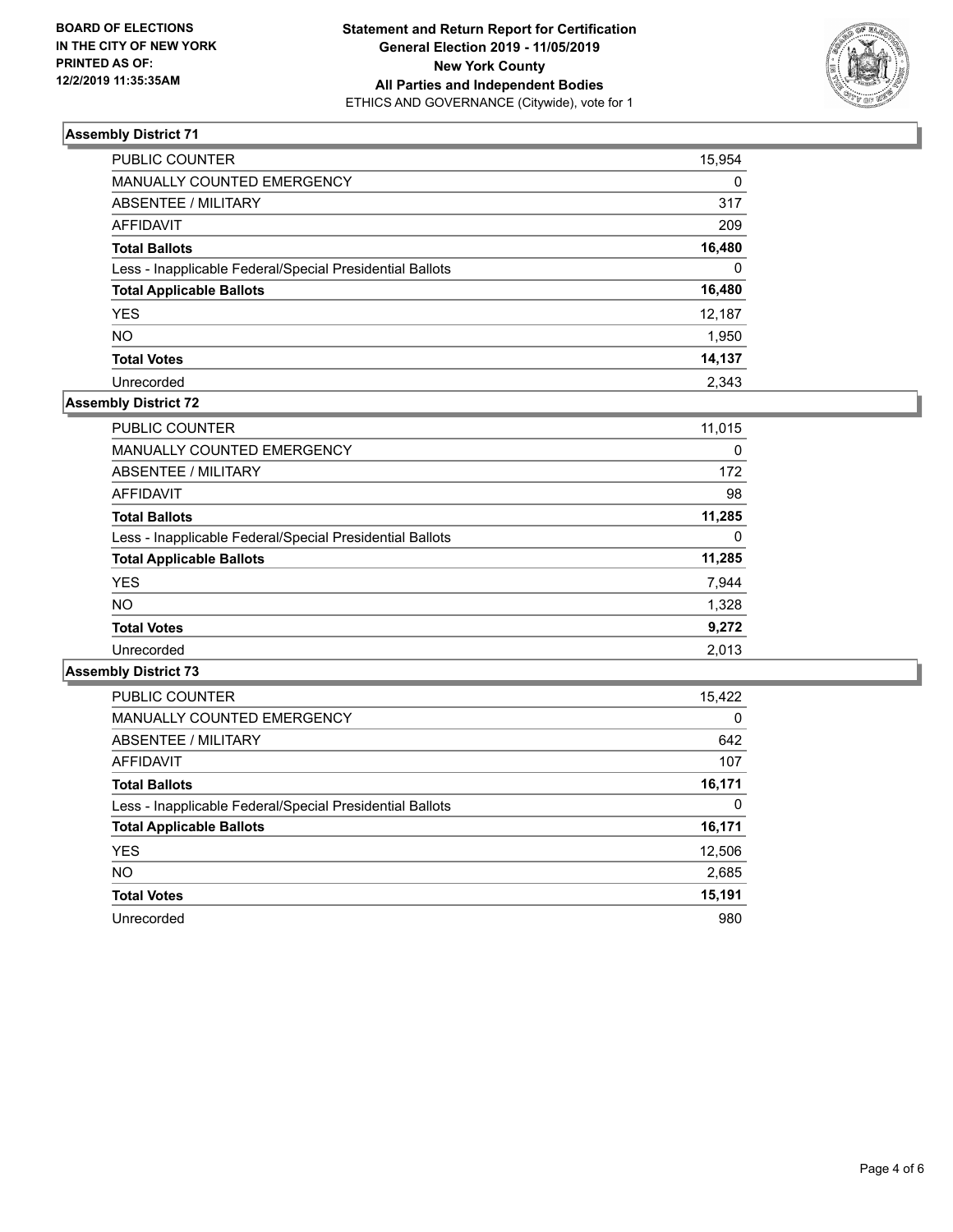

| PUBLIC COUNTER                                           | 14,954   |
|----------------------------------------------------------|----------|
| <b>MANUALLY COUNTED EMERGENCY</b>                        | 16       |
| <b>ABSENTEE / MILITARY</b>                               | 376      |
| <b>AFFIDAVIT</b>                                         | 128      |
| <b>Total Ballots</b>                                     | 15,474   |
| Less - Inapplicable Federal/Special Presidential Ballots | $\Omega$ |
| <b>Total Applicable Ballots</b>                          | 15,474   |
| <b>YES</b>                                               | 11,760   |
| <b>NO</b>                                                | 2,077    |
| <b>Total Votes</b>                                       | 13,837   |
| Unrecorded                                               | 1.637    |

### **Assembly District 75**

| 15,203 |
|--------|
| 0      |
| 383    |
| 99     |
| 15,685 |
| 0      |
| 15,685 |
| 12,572 |
| 1,794  |
| 14,366 |
| 1.319  |
|        |

| <b>PUBLIC COUNTER</b>                                    | 15,634   |
|----------------------------------------------------------|----------|
| <b>MANUALLY COUNTED EMERGENCY</b>                        | $\Omega$ |
| ABSENTEE / MILITARY                                      | 413      |
| <b>AFFIDAVIT</b>                                         | 123      |
| <b>Total Ballots</b>                                     | 16,170   |
| Less - Inapplicable Federal/Special Presidential Ballots | 0        |
| <b>Total Applicable Ballots</b>                          | 16,170   |
| <b>YES</b>                                               | 12,511   |
| <b>NO</b>                                                | 2,646    |
| <b>Total Votes</b>                                       | 15,157   |
| Unrecorded                                               | 1.013    |